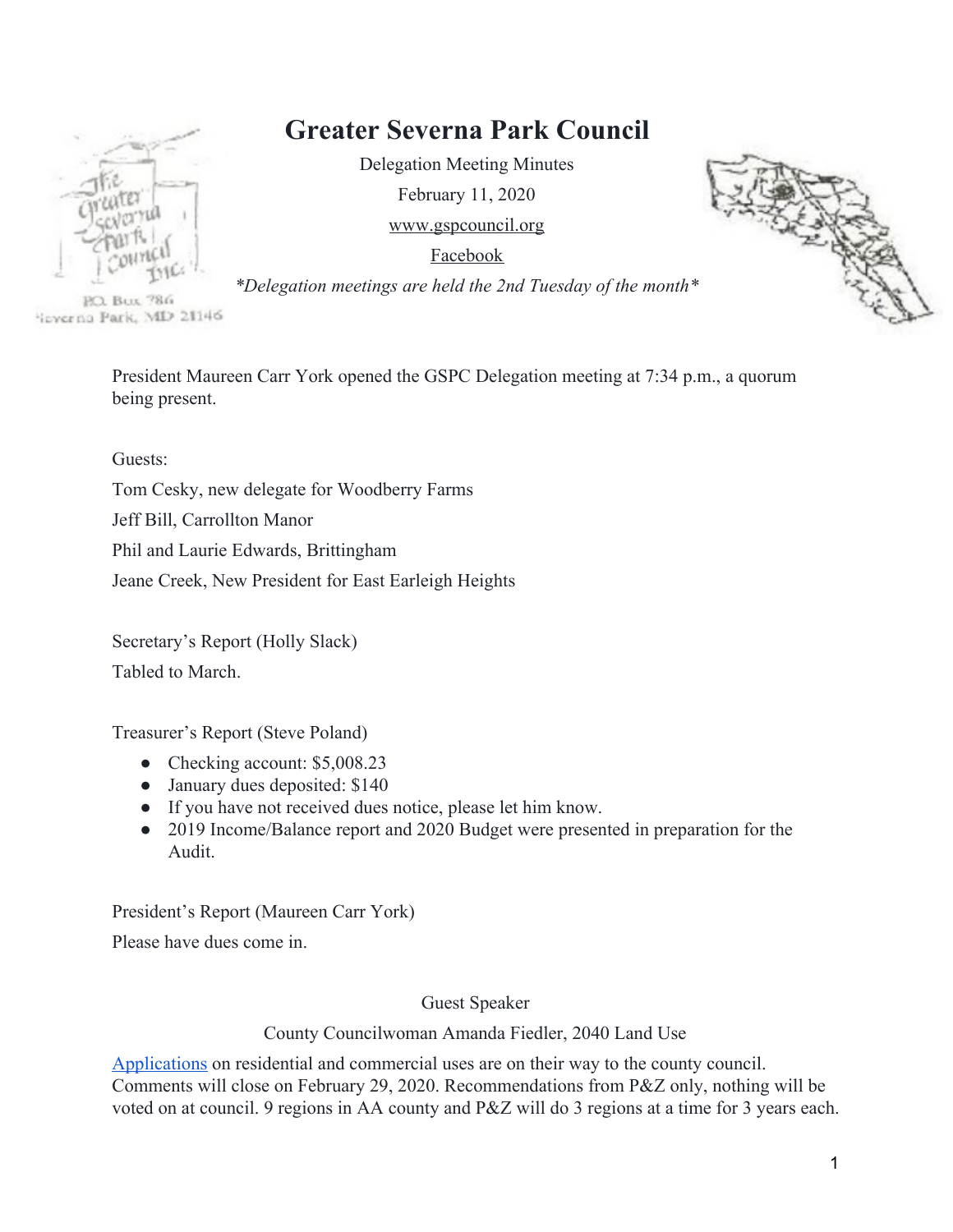This means that zoning will be from 3-9 years depending where they address first. Council members cannot attend Board of Appeals hearings.

Q & A

*Do you have an opinion on open space? Preserve or increase? (Doug Nichols, GSPC Director)* Councilwoman Fiedler: Generally, preserving.

*Are you accepting comments from communities, individuals, or HOAs?* Councilwoman Fiedler: Both.

### *Does AA county have an adequate facilities requirement on these changes?*

Councilwoman Fiedler: No. The formula for closed schools is greatly flawed. Looking at 2 yr back data instead of what is in the present-day classroom.

### *What is your opinion about residential parcels? (Tracy Nichol)*

Councilwoman Fiedler: If they want to change zoning to commercial, it would have to be case by case basis.

#### *What is the timeframe on when to see if the Badro Property at Veterans can be used as open space?*

Councilwoman Fiedler: 3-9 years. Comments can be submitted now and will guide planning and zoning. November/December with GDP.

*I was told the land use changes being submitted are not zoning changes and should only affect property that is being used outside of its zoning. The land being used in a certain way are the only ones that should be looking at in this process? For example, AACC is residential and not educational. (Amy Leahy, GSPC Director)*

Councilwoman Fiedler: There is a lot of confusion between land use applications and rezoning. Zoning changes will come during regional planning. Land use will be coming in front of the county council. Land use changes will be in the GDP.

*Won't the administration be termed out before the regional planning is scheduled to be completed in 9 years? (Holly Slack, GSPC Secretary)*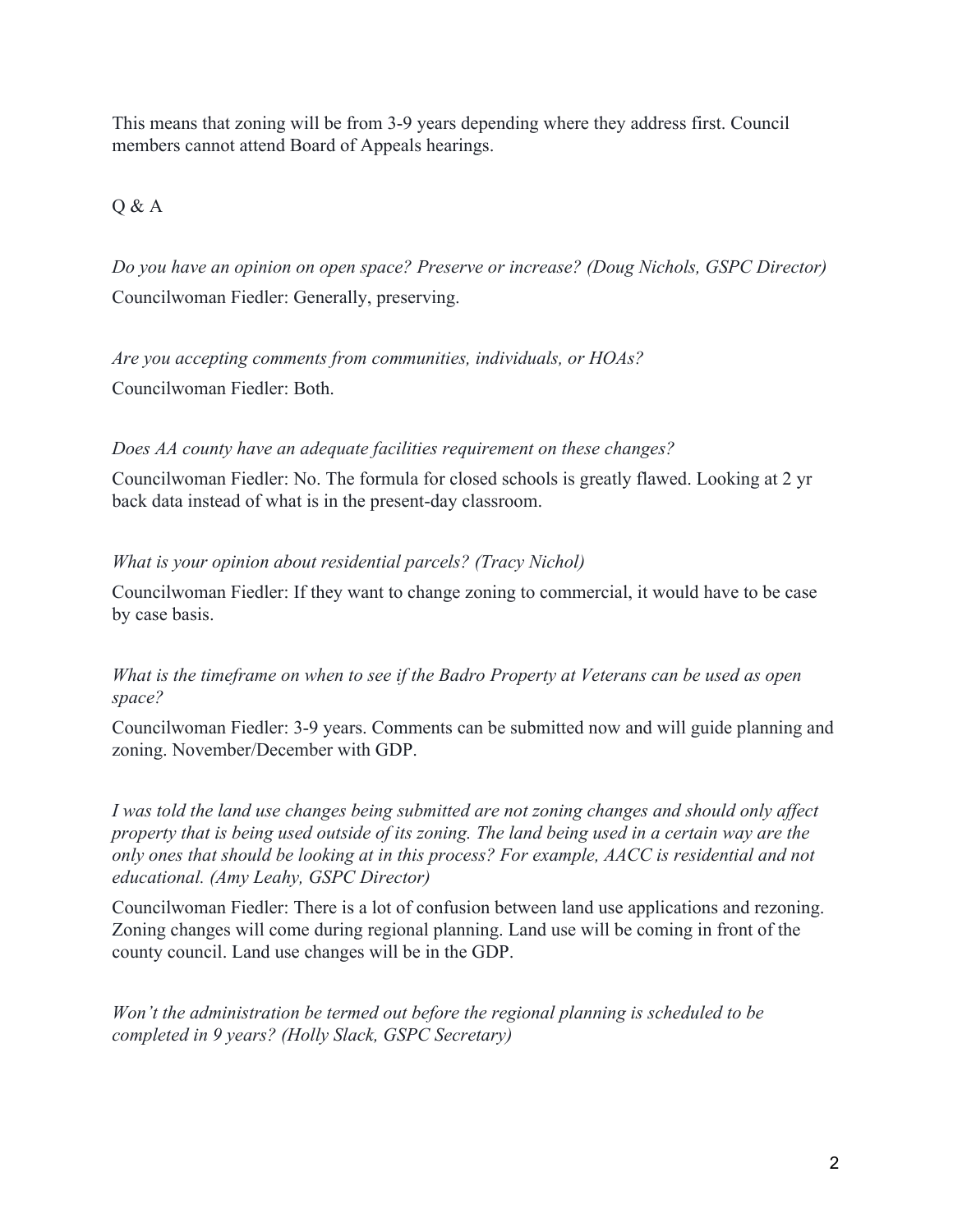Councilwoman Fiedler: When we did comprehensive rezoning there were 20 people in planning and zoning but now there are 14 vacancies in planning and zoning. The council has funded 7 additional positions. There are challenges in the hiring process.

*St. John's Catholic church is on property zoned R5. Would that be a legitimate land use change? (Craig Myers, Cypress Creek Improvement)*

Councilwoman Fiedler: Churches are allowed in residential areas by special exception or conditional use.

*R2 housing: does it become 2.5 if it includes water and sewage?*

Councilwoman Fiedler: It has not been brought up with this council.

#### *Do you know anything about the firehouse application?*

Councilwoman Fiedler: They have started the process through GDP but if they are the last 3 or middle 3 it will be a really long time.

#### *Should we start online and bombard with comments? (Susan Foote)*

Councilwoman Fiedler: Only 1 per person may comment per project.

*Is the 3-10 year timeline based on current staff?* Councilwoman Fiedler: Yes.

#### *Could you direct them to hire more staff? (Doug Nichols, GSPC Director)*

Councilwoman Fiedler: The council has already increased the budget for more empty positions. They cannot tell the personnel office to go hire people.

#### *Hypothetically, what if none of this comes to fruition?*

Councilwoman Fiedler: There is a moratorium on upzoning from the previous council and they are still required to do the GDP.

Committee Reports

Chamber of Commerce

It is never too early to think about the 4th of July parade.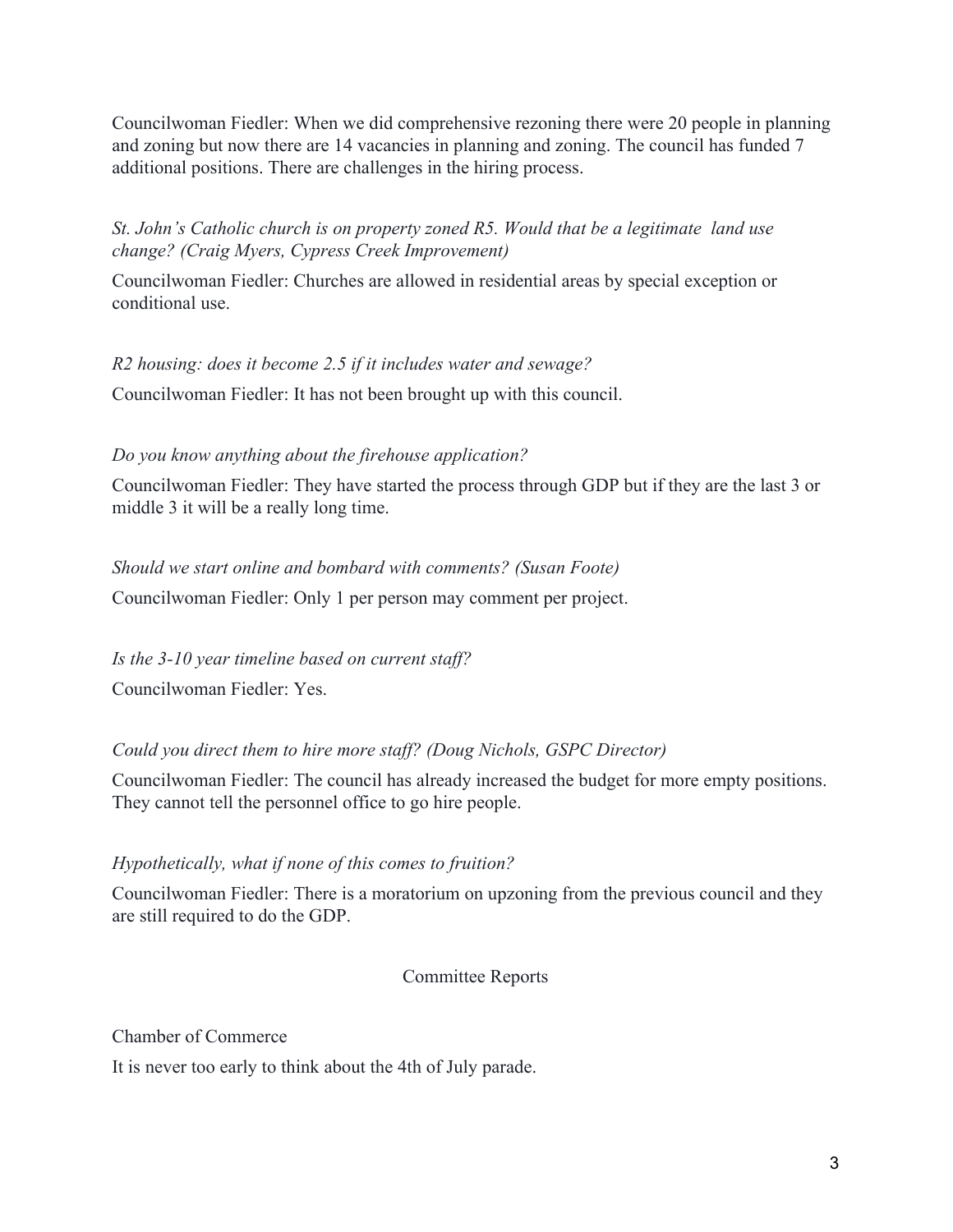### Appointment of Audit Committee

Susan Nolte was appointed to Chair the Audit Committee. Sharon Wood, Amy Leahy, and Pam Jeter have volunteered and been appointed to the Audit Committee.

Planning/Zoning/Legislation (Amy Leahy)

- Earleigh Heights house: There is a Stop work order but not for height. Planning and zoning under Phil Hagar turned it down, but the Administrative hearing officer decided it was a legally buildable lot.
- 537 B&A Blvd putting in for an addition. Thursday night 7pm.
- Badro property: Council chambers room 160. It will just be sitting and listening unless you are an attorney.
- Senior affordable housing bill passed. 5-2. It will allow density housing without going through a special exception process. Allowing R22 in R5 **and** R2.
- RCA: Approving variances in critical areas. Bill would prohibit density increases through variance.

Education Committee (Holly Slack)

- Early dismissal tomorrow.
- Monday off next week for President's Day.
- Teacher recruitment issues to be heard at the next BOE meeting.
- Transportation evaluation completed and can be found [here.](https://www.aacps.org/cms/lib/MD02215556/Centricity/Domain/280/Transportation%20Services%20Comprehensive%20Evalaution%201-8-20.pdf) Workshop on March 10.
- There is a hearing at 1pm next Monday afternoon at the legislature about the Kirwan commission. This will cost \$32bil over the next 10 years.

## Police / Community Relations (Doug Nichols)

The next Eastern District Police Community Relations Council (PCRC) will meet at 7:30PM at the Eastern Districts Headquarters Large Conference Room on 19 Feb 2020. The report continued with a plea from Chief Altomare for Anne Arundel County community leaders to understand that the County Executive, Steuart Pittman, has been most helpful in his support of the Anne Arundel County Police Department, providing budget dollars for expanding the police force in numbers of staff, adding new technology, and standing behind the Police Department when talking with the press and those who would hurt the Police force in the public eye. This is partly in response to media providers using stereotypes of other police departments (Baltimore Police Dept.) when providing information to the AA County Police, in operations or policies. Chief Altomare also wants all of Anne Arundel County to know that he feels the residents and local businesses support the County Police, and he wants them to know he does know this to be true. Many businesses supported the recent operation to apprehend the shooter of two County Police Detectives during the stakeout and arrest in the Stoney Beach area of Pasadena. There was no hesitation from AA County Schools Superintendent Arlotto in shutting down the public schools in the Northeast HS feeder system while the apprehension was taking place.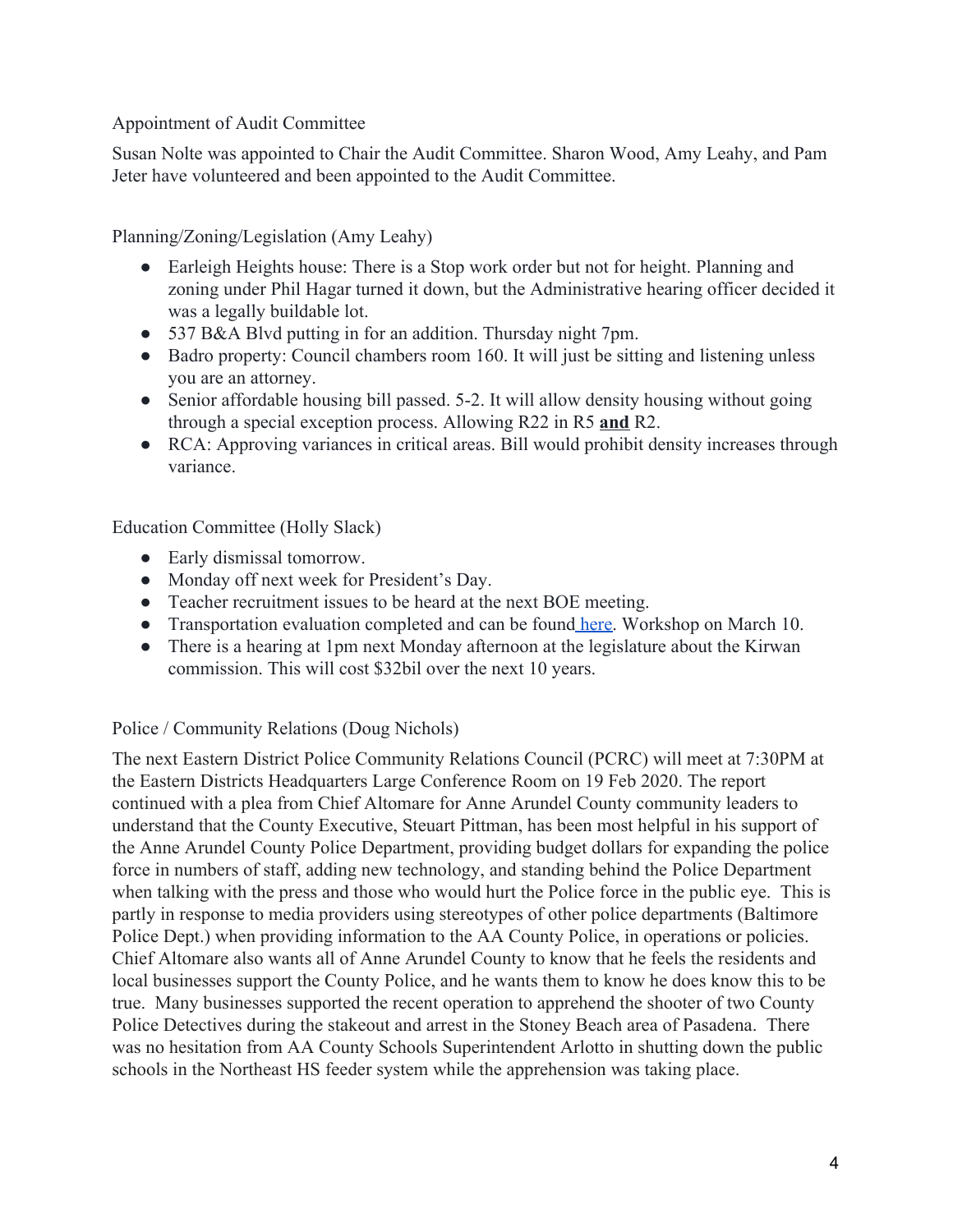Environmental Committee (Lisa Bender and Paul Spadaro)

- See attachments and flyers from SRA.
- The Chesapeake Legal Alliance can help some causes.
- March 27 is the State of the Magothy. Chris Phipps from the county will be speaking. New information on Lake Waterford and Wishing Rock about Native Americans. 7pm.
- The county has WITHDRAWN their approval of the final site plan for the Marsh Landing subdivision. They decided to finish the case on what was submitted, which means it will be appealed. Developer has to come back with a better plan.
- Just because something is zoned R5 or R22, it does not mean that will be the number. Have to take environmental factors into account as well. Just because a house is a vacant lot next door, it can only support the amount of houses that the land can support. There are consequences for development.
- The environmental impacts of new development is not so obvious to see. However, because of today's storm water controls are so ineffective and the continued loss of tree cover that new development requires. Soil sediments that are held in place by the existing tree cover are washed down into the Magothy.
- A section of the upper cattail creek has been washed out near Oak Hill Elementary school. These soils sediments build up and eventually block navigation thus requiring expensive maintenance dredging. Since 1980 Cattail Creek has been dredged 3 times.
- Making improvements at Beachwood park.
- To date we have produced two boating safety placemats: "Scientific Divers of the Magothy" and "Boating Safety on the Magothy". We have also produced eight environmentally-themed placemats: "Magothy River", "Underwater Grasses of the Magothy River", "Bogs of the Magothy watershed ", "Oysters of the Magothy River", "Fish of the Magothy River", and "Trees of the Magothy watershed ", "Ducks of the Magothy River " and Native Americans of the Magothy River. These wonderful placemats will be available at participating restaurants. If are a restaurant owner would like to participate in this program, send an email to  $President@Magothyriver.org$  $President@Magothyriver.org$  $President@Magothyriver.org$ </u>
- We are almost to the "build out". Remaining 2 pieces of land in Severna Park are wetland, steep slopes; or solid land with tree covers. Every tree holds thousands of gallons of water that acts as a reservoir. These are the only 2 types of land available in Severna Park.

Public Works (Erin O'Neill)

- Still no follow up on the constant standing water on B&A new Hoyle Lane
- The study at 648 and Evergreen Road was to be completed within 60 days from October 25<sup>th</sup>. The report should be out very soon.

SPHS Neighbors Committee (George Foote and Richard Newton)